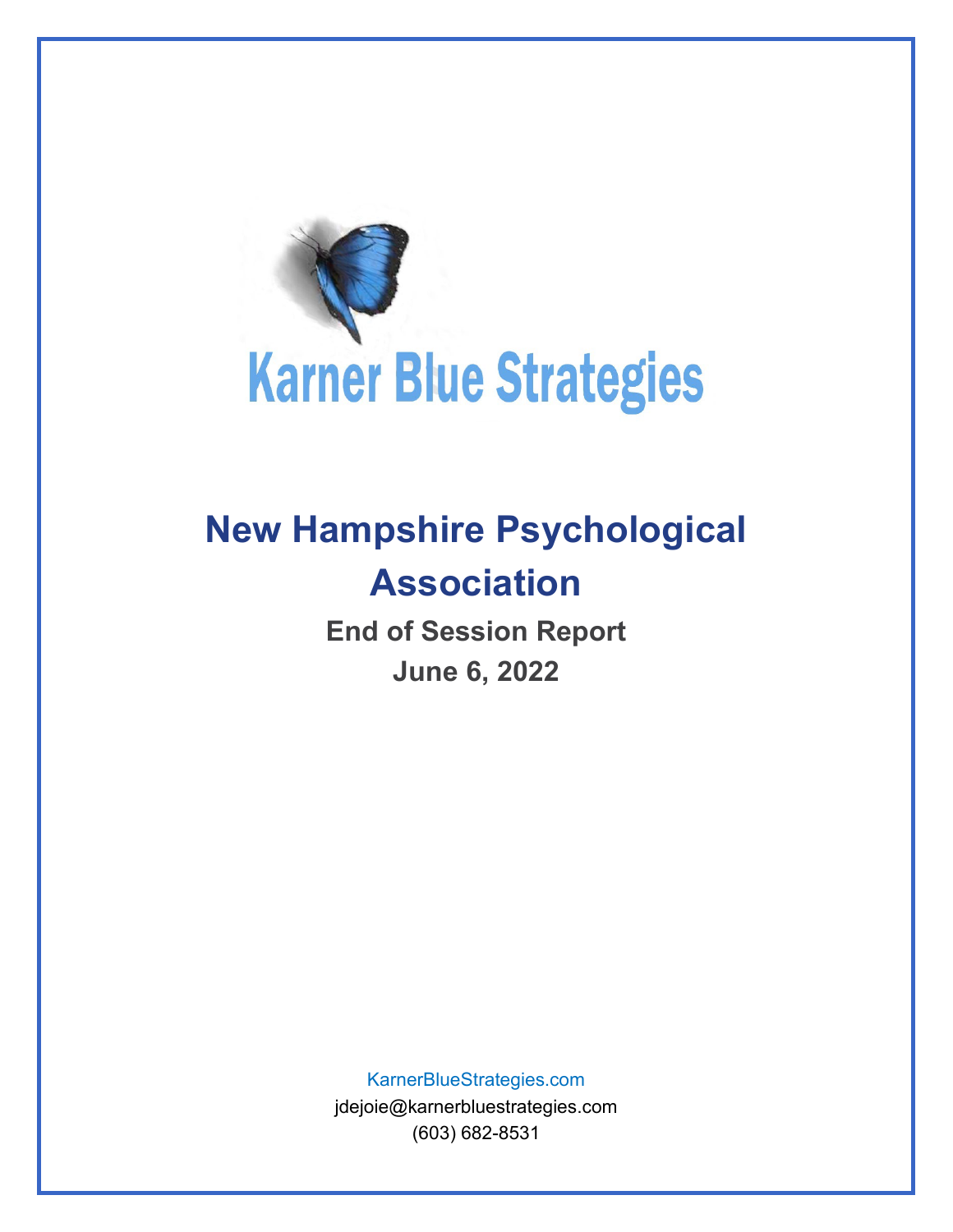Throughout the 2022 session of the New Hampshire Legislature, the NHPA Behavioral Health Advocacy Committee (BHAC) monitored and engaged in legislation important to the NHPA and its membership. This document will provide an overview of legislative activities of BHAC during the session. The final BHAC Legislative Report with the status of legislation monitored by BHAC, appears in the Appendix.

The 2021-2022 New Hampshire Legislature was comprised of 213 Republicans and 187 Democrats at the start of the session. This number dropped to 206 Republicans and 183 Democrats by the end of the session due to resignations and deaths of legislators. There were a number of "Free State" Republicans whose influence in the legislature exceeded their relatively small numbers. The impact of these members who leveraged leadership positions to affect policy, was a significant "rightward" policy push that is atypical in New Hampshire. This permitted the enactment of stringent abortion restrictions, restriction of "divisive concepts" in school and other such National policy efforts.

Even with this policy environment, BHAC had a successful session. BHAC succeeded in the passage of about 86% of the bills it supported and the defeat of 86% of the bills it opposed. There were an additional 13 bills which were Monitored. Key legislation from each category is highlighted in the following paragraphs.

## **SUPPORT**

NHPA supported several key bills. These include HB1045 which reformulates the ethics advisory commission for the Department of health and human Services. A member of NHPA was added to the commission. This bill has been signed by the Governor.

Another bill, signed by the Governor, is HB1622. This began as a bill intended to improve parity between medical and mental health services. Through a variety of amendments, the bill removed much of the parity language and purported to create more adequate networks. Behavioral health providers will be required to notify insurers whenever the provider stops accepting clients from that insurer. We will have to monitor how this provision is implemented to understand potential impacts for providers.

SB392, which was killed by the House, proposed the creation of a commission to review the definitions for competency and criminal insanity. The House directed Dr. Bader to create an Executive Branch working group to review these definitions.

## **OPPOSE**

Perhaps the most consequential victory this session for BHAC is HB1077. This bill sought to repeal the prohibition on "Conversion Therapy". This bill passed the House committee, despite significant opposition to the bill, including from NHPA. When this bill received a vote before the full House, NHPA, in coordination with other allies, sought to defeat the bill. NHPA activated its membership which made numerous outreach attempts asking legislators to Table the bill. The result was a resounding defeat of HB1077. This effort illustrates the power of the NHPA membership and alliances.

HB1639, which would change the administration of the Youth Risk Behavioral Survey from and "opt out" to an "opt in" system. NHPA testified against this legislation, which unfortunately passed. The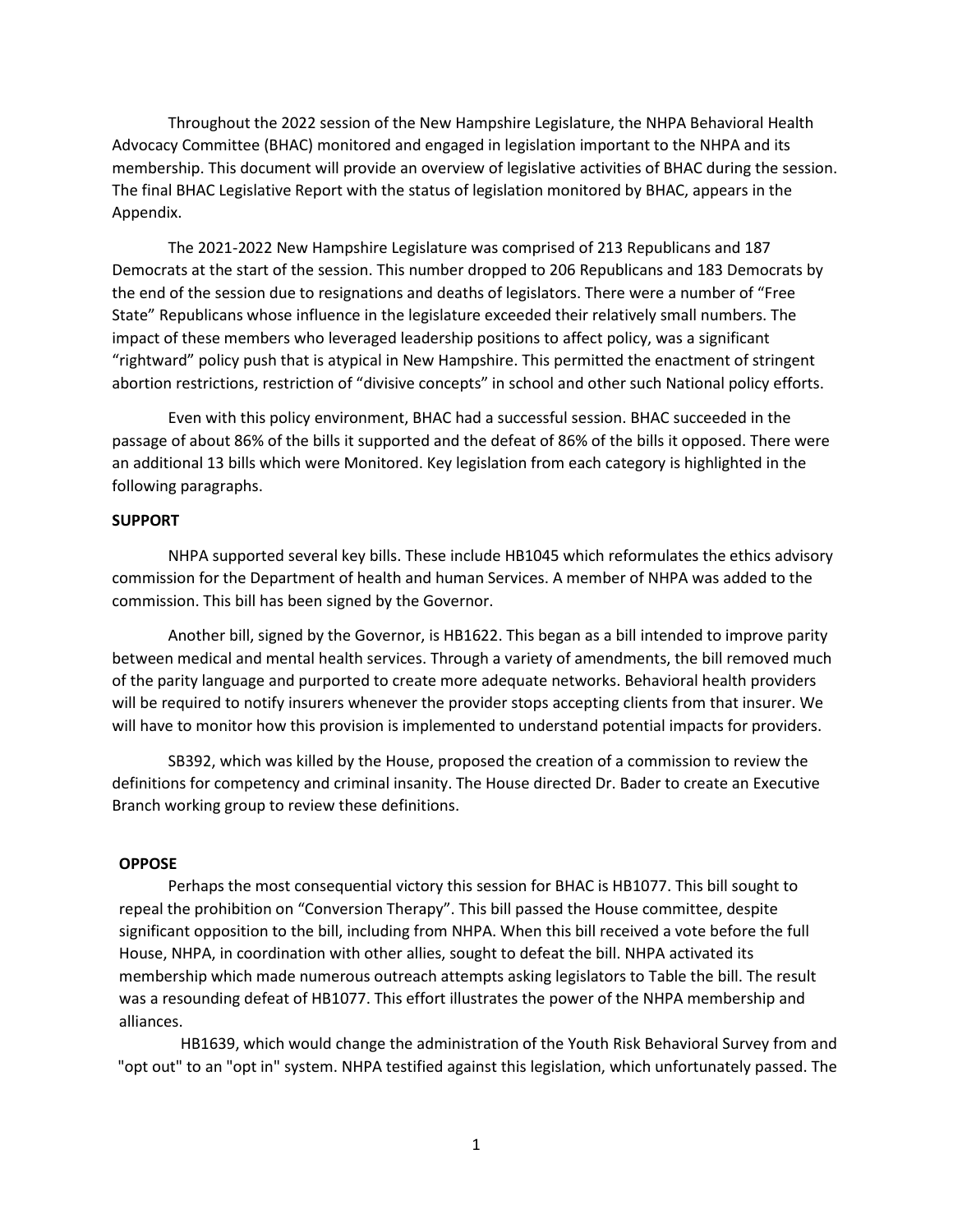House and Senate version of the bill were different and they met in Committee of Conference. The conferees were unable to reach agreement. As such, the bill died.

Two additional bills affecting children, were killed by the House. NHPA testified against both bills. The first, HB1345, attempted to address when parents could receive a teenagers medical record. The second bill, HB1651, deemed sexual reassignment of a minor to be child abuse. Each of these bills sought to diminish protections which are currently enjoyed by children and their parents. Children have the right to seek some types of medical treatment without the therapist notifying their parents. Parent also have the ability to choose gender affirming treatment for their children.

## **MONITOR**

BHAC monitored numerous bills during the session. Most notable were several licensing bills, a group of telemedicine bills and two bills seeking to codify the passage of Federal *legislation (SB287 and SB373).* 

The licensure bills (SB220, SB277, SB313 and SB330) make some changes but mainly creates study committees to review licensure. This is true for SB220 and SB330. The SB220 committee is charged with reviewing behavioral health licensure requirements, obstacles and opportunities which exist to align with interstate compacts. SB330 originally dealt with license reciprocity between States. The final version of SB330 creates a committee to review license reciprocity, structure and function of Boards and to make needed recommendations. The charges of these committees are similar. The most significant change among these bills is SB277, which extends emergency licensure, obtained prior to January 21, 2022, to June 30, 2023. Previously, these licenses were set to expire May 31, 2022. SB313 addresses fee setting for Administrative Boards. It does not specifically address the Board of Psychology. This effectively leaves the current scheme in place whereby the Director of the Office of Professional Licensure (OPLC) sets fees which are equivalent to the costs to operate the Board. As established by the Board, in addition to common costs to run OPLC which are distributed on a pro rate basis to all Boards.

The telehealth bills include HB1405 and SB390. HB1405 is a telehealth bill which would have permitted out of state behavioral health providers to provide services to NH residents via telehealth. This would only be permissible during a state of emergency. This bill was killed by the NH Legislature. SB390 is a telehealth bill which affects pharmacists and physicians and does not affect psychologists.

SB287 and SB373 seeks to codify changes to Federal Law. SB287 which raise questions about potential changes to billing forms, was sent to Interim Study for more work. SB373, changes references for the insurance parity review required of the Commissioner. There is an additional reference making this data publicly available, "*To the extent allowable under State and Federal law…"* 

None of these bills appear to have a significant impact on NHPA members, but there may be some affect depending on the implementation.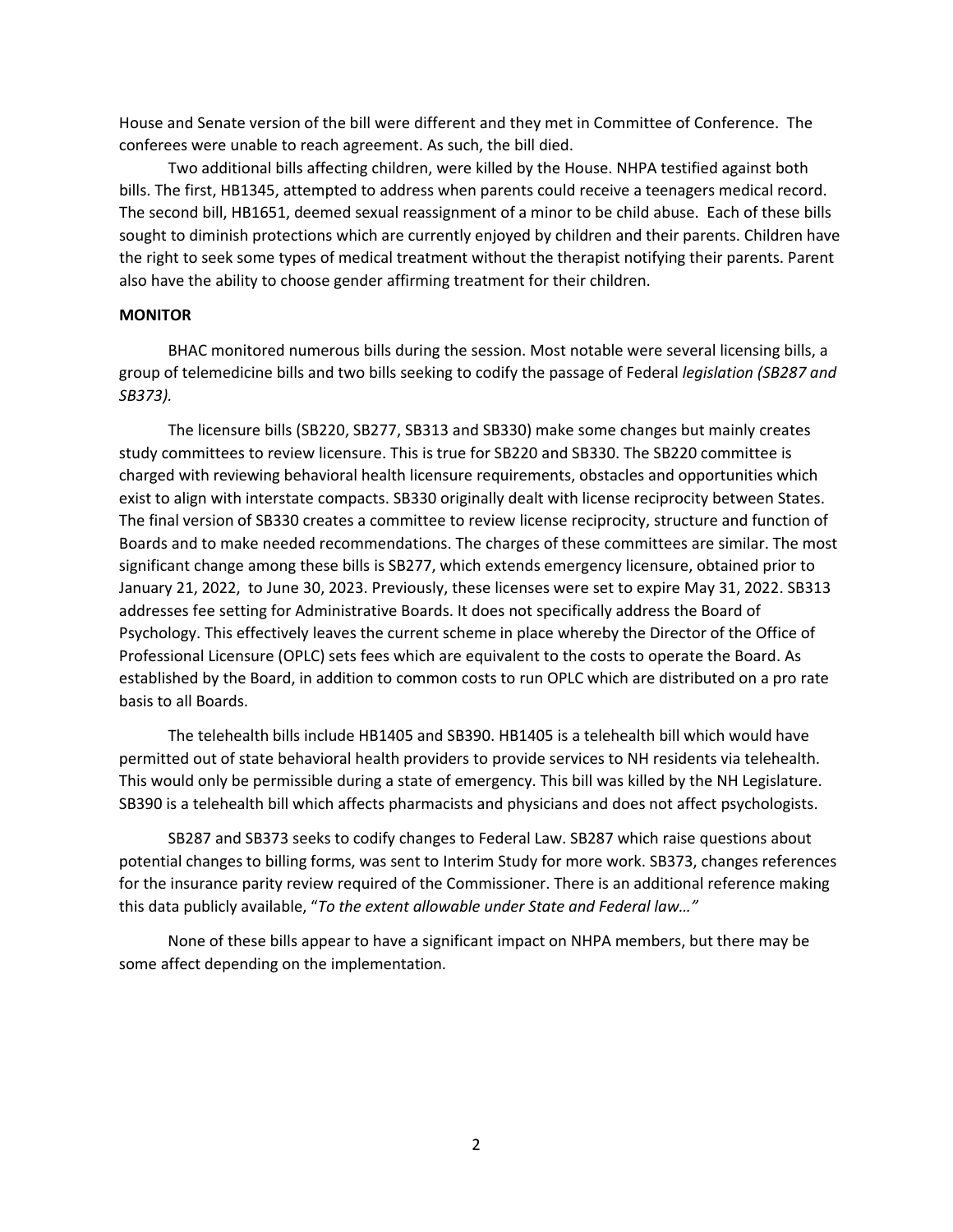| <b>Bill</b><br><b>Final Status</b><br><b>Title &amp; Synopsis</b><br><b>SUPPORT</b><br><b>HB 1045</b><br>(new Title) Relative to The Composition Of The Ethics Oversight Advisory Committee.<br>House: Signed by Governor<br>Sununu 05/20/2022 Chapter 57<br>Eff. 07/19/2022<br>Rep. Mark Pearson<br>This hill changes the membershin of the ethics oversight advisory committee<br><b>HB 1622</b><br>(new Title) Relative to Notice That A Health Care Provider Is No Longer Accepting New Patients and Relative to House: Signed by Governor<br>Sununu 05/20/2022 Chapter 84<br>Mental Health Parity.<br>Eff. 01/01/2023<br>Rep. David Luneau; Rep. Christy Bartlett; Rep. Jerry Knirk; et al.<br>This bill requires contracts between health care providers and carriers to include a provision that the provider<br>notify the carrier when the provider is no longer accepting new patients. The bill also requires coverage for<br>hiologically based mental illness to meet the access standards in DSA 420 1.7<br><b>HB 1673</b><br>(new Title) Relative to Certain Provisions Of The Fetal Life Protection Act Requiring An Ultrasound Examination. House: Signed by Governor<br>Sununu 05/20/2022 Chapter Eff.<br>05/20/2022<br>Rep. Marjorie Smith; Rep. Alexis Simpson; Rep. Amanda Bouldin; et al.<br>This bill construes the obstetric ultrasound examination requirement to determine probable gestational age prior<br>to an ahortion<br><b>SB 382</b><br>(new Title) Relative to Licensure Requirements For Telehealth Services and Relative to Licensure Of Physicians House: Enrolled (in recess of)<br>and Physicians Assistants Through Reciprocity Agreements.<br>05/26/2022<br>Sen. Jay Kahn; Sen. Cindy Rosenwald; Sen. David Watters; et al.<br>This bill clarifies licensure requirements for healthcare professionals providing services by means of<br>telemedicine or telehealth. The bill also authorizes the office of professional licensure and certification to enter<br>into reciprocity agreements with other states to facilitate the licensure of out-of-state physicians and physicians<br>aajatanta in Naur Hamnabira<br>(new Title) Relative to The Mental Health Counseling Compact and The Interstate Compact For The Placement<br>Senate: Sen. Carson Moved to<br><b>SB 397</b><br>Of Children.<br>Concur with the House<br>Amendment, , 05/12/2022<br>Sen. Jay Kahn; Rep. Peter Schmidt; Rep. William Marsh; et al.<br>This bill provides for the adoption of the mental health counseling compact and exempts certain child<br><u>nlacamante from tha intaretata comnact on tha nlacamant of childran undar RRA 170.A</u><br><b>SB 399</b><br>(new Title) Relative to Certain Provisions Of The Fetal Life Protection Act Requiring An Ultrasound Examination. House: Lay SB399 on Table (Rep.<br>Osborne): DV 177-156 05/05/2022<br>Sen. Cindy Rosenwald; Rep. Alexis Simpson; Rep. Amanda Bouldin; et al.<br>This bill repeals the fetal health protection act, which prohibits a health care provider from performing an<br>abortion after 24 weeks excent in the case of a medical emergency<br>SB 416<br>Relative to Behavioral Health Assessment and Treatment For Children In Out-of-home Placements.<br>Senate: Sen. Bradley Moved to<br>Concur with the House<br>Sen. Rebecca Whitley; Rep. Catherine Rombeau; Rep. David Luneau; et al.<br>Amendment, , 05/12/2022<br>This bill requires children's behavioral health assessments to include a functional behavioral assessment, and a<br>hebevioral intervention plan if clinically indicated prior to the placement decision |  |  |
|----------------------------------------------------------------------------------------------------------------------------------------------------------------------------------------------------------------------------------------------------------------------------------------------------------------------------------------------------------------------------------------------------------------------------------------------------------------------------------------------------------------------------------------------------------------------------------------------------------------------------------------------------------------------------------------------------------------------------------------------------------------------------------------------------------------------------------------------------------------------------------------------------------------------------------------------------------------------------------------------------------------------------------------------------------------------------------------------------------------------------------------------------------------------------------------------------------------------------------------------------------------------------------------------------------------------------------------------------------------------------------------------------------------------------------------------------------------------------------------------------------------------------------------------------------------------------------------------------------------------------------------------------------------------------------------------------------------------------------------------------------------------------------------------------------------------------------------------------------------------------------------------------------------------------------------------------------------------------------------------------------------------------------------------------------------------------------------------------------------------------------------------------------------------------------------------------------------------------------------------------------------------------------------------------------------------------------------------------------------------------------------------------------------------------------------------------------------------------------------------------------------------------------------------------------------------------------------------------------------------------------------------------------------------------------------------------------------------------------------------------------------------------------------------------------------------------------------------------------------------------------------------------------------------------------------------------------------------------------------------------------------------------------------------------------------------------------------------------------------------------------------------------------------------------------------------------------------------------------------------------------------------------------------------------------------------------------------------------------------------------------------------------------------------------------------------------------------------------------------------------------------------------------------------------------------------------------------------------------------------------------------|--|--|
|                                                                                                                                                                                                                                                                                                                                                                                                                                                                                                                                                                                                                                                                                                                                                                                                                                                                                                                                                                                                                                                                                                                                                                                                                                                                                                                                                                                                                                                                                                                                                                                                                                                                                                                                                                                                                                                                                                                                                                                                                                                                                                                                                                                                                                                                                                                                                                                                                                                                                                                                                                                                                                                                                                                                                                                                                                                                                                                                                                                                                                                                                                                                                                                                                                                                                                                                                                                                                                                                                                                                                                                                                                        |  |  |
|                                                                                                                                                                                                                                                                                                                                                                                                                                                                                                                                                                                                                                                                                                                                                                                                                                                                                                                                                                                                                                                                                                                                                                                                                                                                                                                                                                                                                                                                                                                                                                                                                                                                                                                                                                                                                                                                                                                                                                                                                                                                                                                                                                                                                                                                                                                                                                                                                                                                                                                                                                                                                                                                                                                                                                                                                                                                                                                                                                                                                                                                                                                                                                                                                                                                                                                                                                                                                                                                                                                                                                                                                                        |  |  |
|                                                                                                                                                                                                                                                                                                                                                                                                                                                                                                                                                                                                                                                                                                                                                                                                                                                                                                                                                                                                                                                                                                                                                                                                                                                                                                                                                                                                                                                                                                                                                                                                                                                                                                                                                                                                                                                                                                                                                                                                                                                                                                                                                                                                                                                                                                                                                                                                                                                                                                                                                                                                                                                                                                                                                                                                                                                                                                                                                                                                                                                                                                                                                                                                                                                                                                                                                                                                                                                                                                                                                                                                                                        |  |  |
|                                                                                                                                                                                                                                                                                                                                                                                                                                                                                                                                                                                                                                                                                                                                                                                                                                                                                                                                                                                                                                                                                                                                                                                                                                                                                                                                                                                                                                                                                                                                                                                                                                                                                                                                                                                                                                                                                                                                                                                                                                                                                                                                                                                                                                                                                                                                                                                                                                                                                                                                                                                                                                                                                                                                                                                                                                                                                                                                                                                                                                                                                                                                                                                                                                                                                                                                                                                                                                                                                                                                                                                                                                        |  |  |
|                                                                                                                                                                                                                                                                                                                                                                                                                                                                                                                                                                                                                                                                                                                                                                                                                                                                                                                                                                                                                                                                                                                                                                                                                                                                                                                                                                                                                                                                                                                                                                                                                                                                                                                                                                                                                                                                                                                                                                                                                                                                                                                                                                                                                                                                                                                                                                                                                                                                                                                                                                                                                                                                                                                                                                                                                                                                                                                                                                                                                                                                                                                                                                                                                                                                                                                                                                                                                                                                                                                                                                                                                                        |  |  |
|                                                                                                                                                                                                                                                                                                                                                                                                                                                                                                                                                                                                                                                                                                                                                                                                                                                                                                                                                                                                                                                                                                                                                                                                                                                                                                                                                                                                                                                                                                                                                                                                                                                                                                                                                                                                                                                                                                                                                                                                                                                                                                                                                                                                                                                                                                                                                                                                                                                                                                                                                                                                                                                                                                                                                                                                                                                                                                                                                                                                                                                                                                                                                                                                                                                                                                                                                                                                                                                                                                                                                                                                                                        |  |  |
|                                                                                                                                                                                                                                                                                                                                                                                                                                                                                                                                                                                                                                                                                                                                                                                                                                                                                                                                                                                                                                                                                                                                                                                                                                                                                                                                                                                                                                                                                                                                                                                                                                                                                                                                                                                                                                                                                                                                                                                                                                                                                                                                                                                                                                                                                                                                                                                                                                                                                                                                                                                                                                                                                                                                                                                                                                                                                                                                                                                                                                                                                                                                                                                                                                                                                                                                                                                                                                                                                                                                                                                                                                        |  |  |
|                                                                                                                                                                                                                                                                                                                                                                                                                                                                                                                                                                                                                                                                                                                                                                                                                                                                                                                                                                                                                                                                                                                                                                                                                                                                                                                                                                                                                                                                                                                                                                                                                                                                                                                                                                                                                                                                                                                                                                                                                                                                                                                                                                                                                                                                                                                                                                                                                                                                                                                                                                                                                                                                                                                                                                                                                                                                                                                                                                                                                                                                                                                                                                                                                                                                                                                                                                                                                                                                                                                                                                                                                                        |  |  |
|                                                                                                                                                                                                                                                                                                                                                                                                                                                                                                                                                                                                                                                                                                                                                                                                                                                                                                                                                                                                                                                                                                                                                                                                                                                                                                                                                                                                                                                                                                                                                                                                                                                                                                                                                                                                                                                                                                                                                                                                                                                                                                                                                                                                                                                                                                                                                                                                                                                                                                                                                                                                                                                                                                                                                                                                                                                                                                                                                                                                                                                                                                                                                                                                                                                                                                                                                                                                                                                                                                                                                                                                                                        |  |  |
|                                                                                                                                                                                                                                                                                                                                                                                                                                                                                                                                                                                                                                                                                                                                                                                                                                                                                                                                                                                                                                                                                                                                                                                                                                                                                                                                                                                                                                                                                                                                                                                                                                                                                                                                                                                                                                                                                                                                                                                                                                                                                                                                                                                                                                                                                                                                                                                                                                                                                                                                                                                                                                                                                                                                                                                                                                                                                                                                                                                                                                                                                                                                                                                                                                                                                                                                                                                                                                                                                                                                                                                                                                        |  |  |
|                                                                                                                                                                                                                                                                                                                                                                                                                                                                                                                                                                                                                                                                                                                                                                                                                                                                                                                                                                                                                                                                                                                                                                                                                                                                                                                                                                                                                                                                                                                                                                                                                                                                                                                                                                                                                                                                                                                                                                                                                                                                                                                                                                                                                                                                                                                                                                                                                                                                                                                                                                                                                                                                                                                                                                                                                                                                                                                                                                                                                                                                                                                                                                                                                                                                                                                                                                                                                                                                                                                                                                                                                                        |  |  |
|                                                                                                                                                                                                                                                                                                                                                                                                                                                                                                                                                                                                                                                                                                                                                                                                                                                                                                                                                                                                                                                                                                                                                                                                                                                                                                                                                                                                                                                                                                                                                                                                                                                                                                                                                                                                                                                                                                                                                                                                                                                                                                                                                                                                                                                                                                                                                                                                                                                                                                                                                                                                                                                                                                                                                                                                                                                                                                                                                                                                                                                                                                                                                                                                                                                                                                                                                                                                                                                                                                                                                                                                                                        |  |  |
|                                                                                                                                                                                                                                                                                                                                                                                                                                                                                                                                                                                                                                                                                                                                                                                                                                                                                                                                                                                                                                                                                                                                                                                                                                                                                                                                                                                                                                                                                                                                                                                                                                                                                                                                                                                                                                                                                                                                                                                                                                                                                                                                                                                                                                                                                                                                                                                                                                                                                                                                                                                                                                                                                                                                                                                                                                                                                                                                                                                                                                                                                                                                                                                                                                                                                                                                                                                                                                                                                                                                                                                                                                        |  |  |
|                                                                                                                                                                                                                                                                                                                                                                                                                                                                                                                                                                                                                                                                                                                                                                                                                                                                                                                                                                                                                                                                                                                                                                                                                                                                                                                                                                                                                                                                                                                                                                                                                                                                                                                                                                                                                                                                                                                                                                                                                                                                                                                                                                                                                                                                                                                                                                                                                                                                                                                                                                                                                                                                                                                                                                                                                                                                                                                                                                                                                                                                                                                                                                                                                                                                                                                                                                                                                                                                                                                                                                                                                                        |  |  |
|                                                                                                                                                                                                                                                                                                                                                                                                                                                                                                                                                                                                                                                                                                                                                                                                                                                                                                                                                                                                                                                                                                                                                                                                                                                                                                                                                                                                                                                                                                                                                                                                                                                                                                                                                                                                                                                                                                                                                                                                                                                                                                                                                                                                                                                                                                                                                                                                                                                                                                                                                                                                                                                                                                                                                                                                                                                                                                                                                                                                                                                                                                                                                                                                                                                                                                                                                                                                                                                                                                                                                                                                                                        |  |  |
|                                                                                                                                                                                                                                                                                                                                                                                                                                                                                                                                                                                                                                                                                                                                                                                                                                                                                                                                                                                                                                                                                                                                                                                                                                                                                                                                                                                                                                                                                                                                                                                                                                                                                                                                                                                                                                                                                                                                                                                                                                                                                                                                                                                                                                                                                                                                                                                                                                                                                                                                                                                                                                                                                                                                                                                                                                                                                                                                                                                                                                                                                                                                                                                                                                                                                                                                                                                                                                                                                                                                                                                                                                        |  |  |
|                                                                                                                                                                                                                                                                                                                                                                                                                                                                                                                                                                                                                                                                                                                                                                                                                                                                                                                                                                                                                                                                                                                                                                                                                                                                                                                                                                                                                                                                                                                                                                                                                                                                                                                                                                                                                                                                                                                                                                                                                                                                                                                                                                                                                                                                                                                                                                                                                                                                                                                                                                                                                                                                                                                                                                                                                                                                                                                                                                                                                                                                                                                                                                                                                                                                                                                                                                                                                                                                                                                                                                                                                                        |  |  |
|                                                                                                                                                                                                                                                                                                                                                                                                                                                                                                                                                                                                                                                                                                                                                                                                                                                                                                                                                                                                                                                                                                                                                                                                                                                                                                                                                                                                                                                                                                                                                                                                                                                                                                                                                                                                                                                                                                                                                                                                                                                                                                                                                                                                                                                                                                                                                                                                                                                                                                                                                                                                                                                                                                                                                                                                                                                                                                                                                                                                                                                                                                                                                                                                                                                                                                                                                                                                                                                                                                                                                                                                                                        |  |  |
|                                                                                                                                                                                                                                                                                                                                                                                                                                                                                                                                                                                                                                                                                                                                                                                                                                                                                                                                                                                                                                                                                                                                                                                                                                                                                                                                                                                                                                                                                                                                                                                                                                                                                                                                                                                                                                                                                                                                                                                                                                                                                                                                                                                                                                                                                                                                                                                                                                                                                                                                                                                                                                                                                                                                                                                                                                                                                                                                                                                                                                                                                                                                                                                                                                                                                                                                                                                                                                                                                                                                                                                                                                        |  |  |
|                                                                                                                                                                                                                                                                                                                                                                                                                                                                                                                                                                                                                                                                                                                                                                                                                                                                                                                                                                                                                                                                                                                                                                                                                                                                                                                                                                                                                                                                                                                                                                                                                                                                                                                                                                                                                                                                                                                                                                                                                                                                                                                                                                                                                                                                                                                                                                                                                                                                                                                                                                                                                                                                                                                                                                                                                                                                                                                                                                                                                                                                                                                                                                                                                                                                                                                                                                                                                                                                                                                                                                                                                                        |  |  |
|                                                                                                                                                                                                                                                                                                                                                                                                                                                                                                                                                                                                                                                                                                                                                                                                                                                                                                                                                                                                                                                                                                                                                                                                                                                                                                                                                                                                                                                                                                                                                                                                                                                                                                                                                                                                                                                                                                                                                                                                                                                                                                                                                                                                                                                                                                                                                                                                                                                                                                                                                                                                                                                                                                                                                                                                                                                                                                                                                                                                                                                                                                                                                                                                                                                                                                                                                                                                                                                                                                                                                                                                                                        |  |  |
|                                                                                                                                                                                                                                                                                                                                                                                                                                                                                                                                                                                                                                                                                                                                                                                                                                                                                                                                                                                                                                                                                                                                                                                                                                                                                                                                                                                                                                                                                                                                                                                                                                                                                                                                                                                                                                                                                                                                                                                                                                                                                                                                                                                                                                                                                                                                                                                                                                                                                                                                                                                                                                                                                                                                                                                                                                                                                                                                                                                                                                                                                                                                                                                                                                                                                                                                                                                                                                                                                                                                                                                                                                        |  |  |
|                                                                                                                                                                                                                                                                                                                                                                                                                                                                                                                                                                                                                                                                                                                                                                                                                                                                                                                                                                                                                                                                                                                                                                                                                                                                                                                                                                                                                                                                                                                                                                                                                                                                                                                                                                                                                                                                                                                                                                                                                                                                                                                                                                                                                                                                                                                                                                                                                                                                                                                                                                                                                                                                                                                                                                                                                                                                                                                                                                                                                                                                                                                                                                                                                                                                                                                                                                                                                                                                                                                                                                                                                                        |  |  |
|                                                                                                                                                                                                                                                                                                                                                                                                                                                                                                                                                                                                                                                                                                                                                                                                                                                                                                                                                                                                                                                                                                                                                                                                                                                                                                                                                                                                                                                                                                                                                                                                                                                                                                                                                                                                                                                                                                                                                                                                                                                                                                                                                                                                                                                                                                                                                                                                                                                                                                                                                                                                                                                                                                                                                                                                                                                                                                                                                                                                                                                                                                                                                                                                                                                                                                                                                                                                                                                                                                                                                                                                                                        |  |  |
|                                                                                                                                                                                                                                                                                                                                                                                                                                                                                                                                                                                                                                                                                                                                                                                                                                                                                                                                                                                                                                                                                                                                                                                                                                                                                                                                                                                                                                                                                                                                                                                                                                                                                                                                                                                                                                                                                                                                                                                                                                                                                                                                                                                                                                                                                                                                                                                                                                                                                                                                                                                                                                                                                                                                                                                                                                                                                                                                                                                                                                                                                                                                                                                                                                                                                                                                                                                                                                                                                                                                                                                                                                        |  |  |
|                                                                                                                                                                                                                                                                                                                                                                                                                                                                                                                                                                                                                                                                                                                                                                                                                                                                                                                                                                                                                                                                                                                                                                                                                                                                                                                                                                                                                                                                                                                                                                                                                                                                                                                                                                                                                                                                                                                                                                                                                                                                                                                                                                                                                                                                                                                                                                                                                                                                                                                                                                                                                                                                                                                                                                                                                                                                                                                                                                                                                                                                                                                                                                                                                                                                                                                                                                                                                                                                                                                                                                                                                                        |  |  |
|                                                                                                                                                                                                                                                                                                                                                                                                                                                                                                                                                                                                                                                                                                                                                                                                                                                                                                                                                                                                                                                                                                                                                                                                                                                                                                                                                                                                                                                                                                                                                                                                                                                                                                                                                                                                                                                                                                                                                                                                                                                                                                                                                                                                                                                                                                                                                                                                                                                                                                                                                                                                                                                                                                                                                                                                                                                                                                                                                                                                                                                                                                                                                                                                                                                                                                                                                                                                                                                                                                                                                                                                                                        |  |  |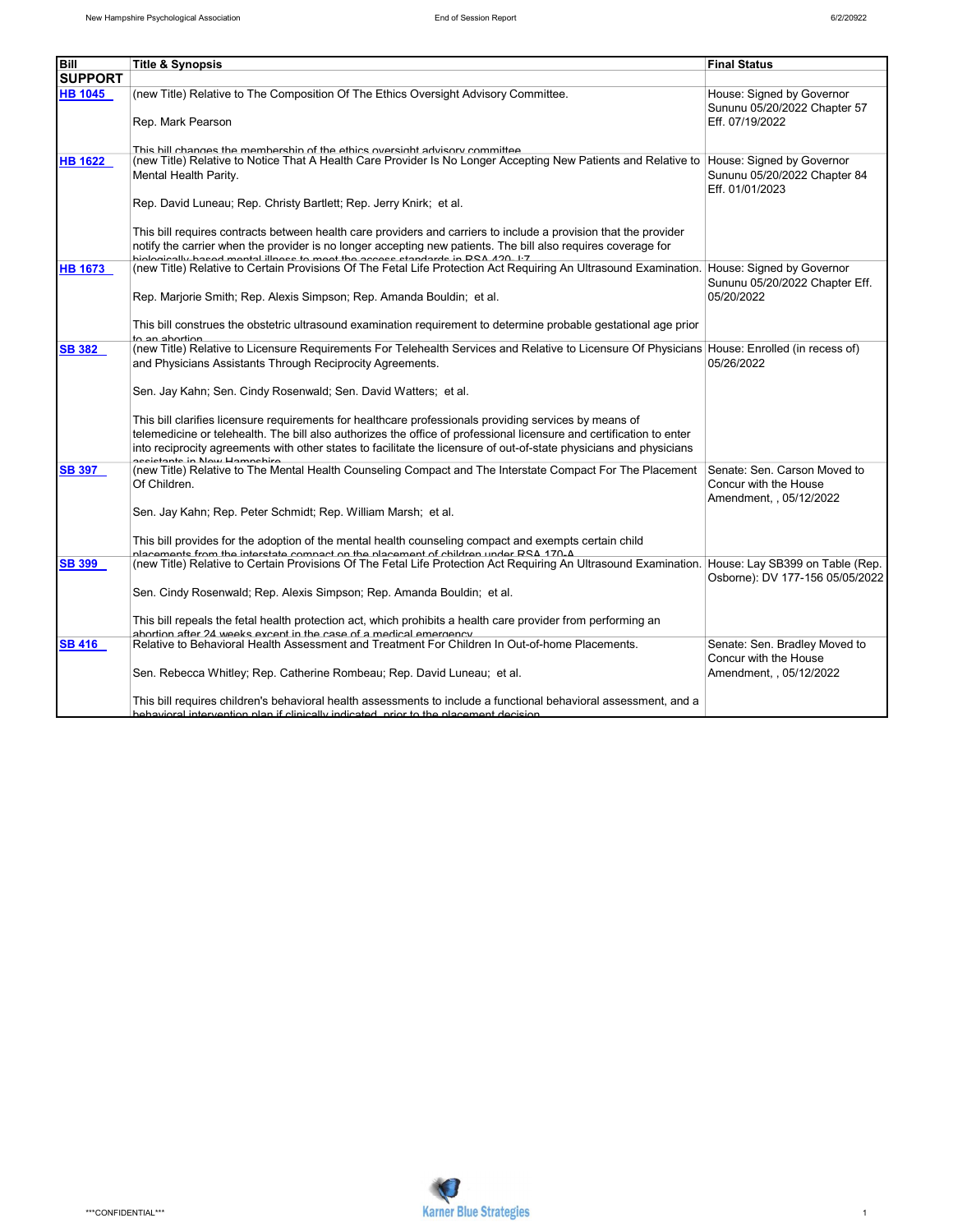| <b>Bill</b>    | <b>Title &amp; Synopsis</b>                                                                                             | <b>Final Status</b>                                            |
|----------------|-------------------------------------------------------------------------------------------------------------------------|----------------------------------------------------------------|
| <b>OPPOSE</b>  |                                                                                                                         |                                                                |
| <b>HB 1077</b> | Repealing The Prohibition On Conversion Therapy For Minors.                                                             | House: Lay HB1077 on Table<br>(Rep. Alexander Jr.): RC 197-147 |
|                | Rep. Dave Testerman; Rep. Kurt Wuelper                                                                                  | 03/16/2022                                                     |
|                | This hill reneals the prohibition on conversion therany for minors                                                      |                                                                |
| <b>HB 1180</b> | Relative to State Recognition Of Biological Sex.                                                                        | House: Lay HB1180 on Table                                     |
|                | Rep. Linda Gould; Rep. Judy Aron; Rep. Katherine Prudhomme-O'Brien; et al.                                              | (Rep. Query): RC 175-167<br>03/16/2022                         |
|                | This hill clarifies the intent of provisions of vital records and identification card laws pertaining to hiological sex |                                                                |
| <b>HB 1181</b> | Allowing The Biological Father Of An Unborn Child to Petition The Court For An Injunction Prohibiting The               | House: Interim Study Work                                      |
|                | Biological Mother From Having An Abortion.                                                                              | Session: 06/08/2022 09:00 am<br>LOB 206-208                    |
|                | Rep. Jeffrey Greeson; Rep. Walter Stapleton                                                                             |                                                                |
|                | This bill allows the biological father of an unborn child to petition the court for an injunction prohibiting the       |                                                                |
|                | hiological mother from having an abortion                                                                               |                                                                |
| <b>HB 1345</b> | Relative to The Release Of A Teenager's Medical Records to A Parent or Guardian.                                        | Senate: Refer to Interim Study, ,<br>04/28/2022                |
|                | Rep. Betty Gay; Rep. Andrew Renzullo; Rep. Erica Layon; et al.                                                          |                                                                |
|                | This bill provides for the release of a minor's medical records to the parent or quardian unless the parent or          |                                                                |
|                | quardian's consent is not required for the medical treatment or the health care provider reasonably believes that       |                                                                |
|                | there is nossibility of abuse and release of the record may endanger the minor                                          |                                                                |
| <b>HB 1477</b> | Prohibiting Abortions After Detection Of Fetal Heartbeat.                                                               | House: Lay HB1477 on Table                                     |
|                |                                                                                                                         | (Rep. M. Smith): RC 185-143                                    |
|                | Rep. Dave Testerman; Rep. Al Baldasaro; Rep. Gail Sanborn; et al.                                                       | 03/16/2022                                                     |
|                | This hill prohibits abortions after detection of a fetal heartheat                                                      |                                                                |
| <b>HB 1567</b> | (new Title) Relative to Consequences Resulting From Election Official Misconduct.                                       | House: Conference Committee                                    |
|                |                                                                                                                         | Report 2022-2071c: Adopted, RC                                 |
|                | Rep. Mark Alliegro; Rep. Norman Silber                                                                                  | 184-161 05/26/2022                                             |
|                | This bill allows the attorney general to seek a civil penalty against the local government entity in which an           |                                                                |
|                | alaction official was found to have negligative annoneal in misconduct                                                  |                                                                |
| <b>HB 1651</b> | Adding Sexual Reassignment to The Definition Of Child Abuse.                                                            | House: Lay HB1651 on Table<br>(Rep. DeSimone): 03/10/2022      |
|                | Rep. Dave Testerman                                                                                                     |                                                                |
|                | This bill adds sexual reassignment to the definition of an abused child in RSA 169-C, the child protection act          |                                                                |

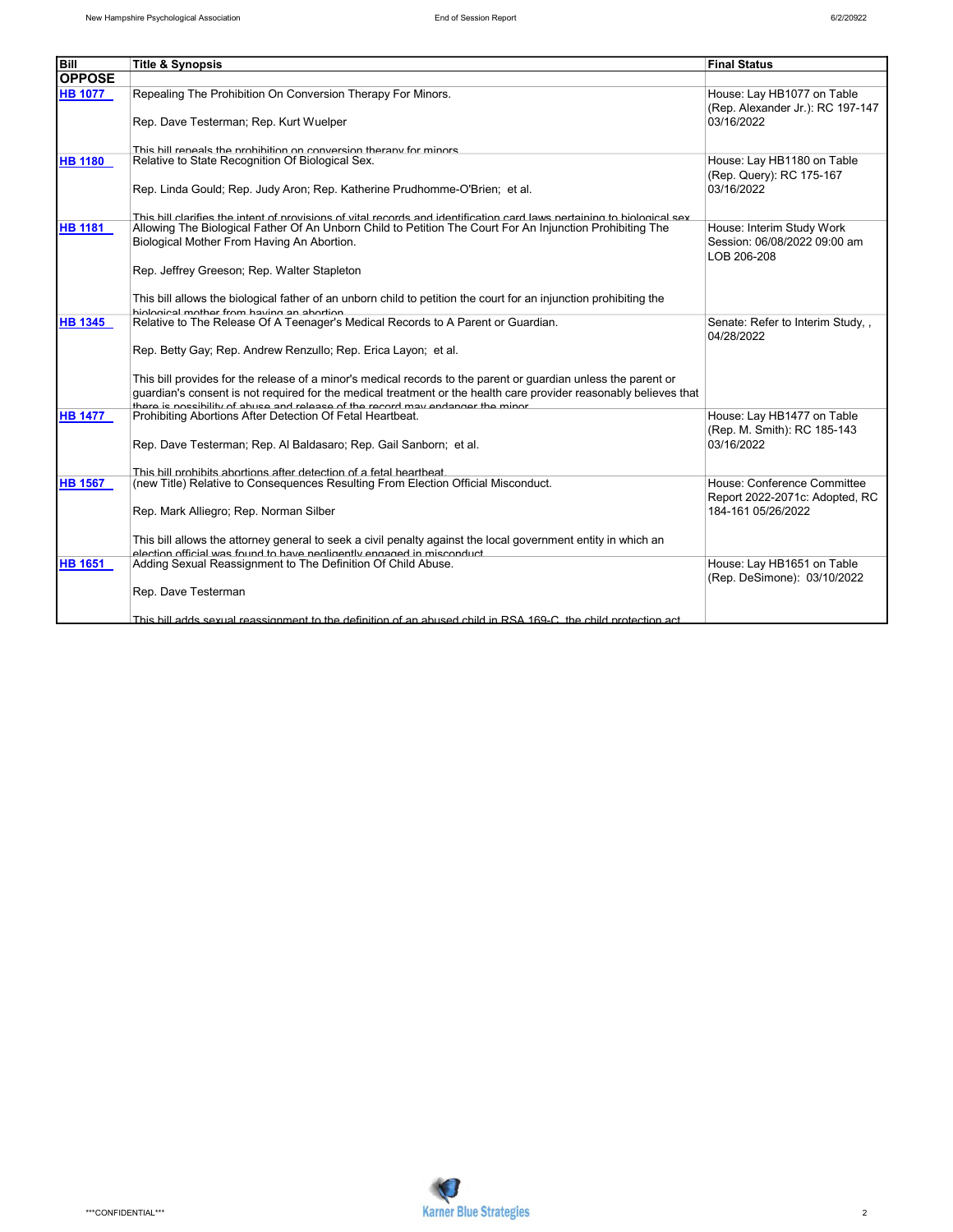| Bill<br><b>MONITOR</b> | <u>Title &amp; Synopsis</u>                                                                                                                                                                                                                                                                                                                                               | <b>Final Status</b>                                                          |
|------------------------|---------------------------------------------------------------------------------------------------------------------------------------------------------------------------------------------------------------------------------------------------------------------------------------------------------------------------------------------------------------------------|------------------------------------------------------------------------------|
| <b>HB 1019</b>         | Establishing A Committee to Study The Replacement Of Certain Professional Licenses with Mandatory<br>Minimum Liability Insurance Requirements.                                                                                                                                                                                                                            | House: Refer for Interim Study:<br>03/15/2022                                |
|                        | Rep. Michael Harrington                                                                                                                                                                                                                                                                                                                                                   |                                                                              |
|                        | This bill establishes a committee to study the replacement of certain professional licenses with mandatory<br>minimum liahility incurance requirements                                                                                                                                                                                                                    |                                                                              |
| HB 1405                | Allowing Out-of-state Mental Health Care Providers to Provide Telehealth Treatment During A Mental Health<br>Emergency.                                                                                                                                                                                                                                                   | House: Inexpedient to Legislate:<br>03/15/2022                               |
|                        | Rep. Nicole Klein-Knight; Rep. Amanda Elizabeth Toll; Rep. Anita Burroughs; et al.                                                                                                                                                                                                                                                                                        |                                                                              |
|                        | This bill allows out-of-state mental health care providers to provide telehealth treatment during a mental health<br>emergency and requires insurance coverage for out-of-state mental health services provided through<br>talamadiaina                                                                                                                                   |                                                                              |
| HB 1409                | Relative to The Age At Which A Minor May Receive Mental Health Treatment Without Parental Consent.                                                                                                                                                                                                                                                                        | House: Lay HB1409 on Table<br>(Rep. M. Pearson): RC 171-163                  |
|                        | Rep. Nicole Klein-Knight; Rep. Amanda Elizabeth Toll; Rep. Anita Burroughs; et al.                                                                                                                                                                                                                                                                                        | 03/16/2022                                                                   |
|                        | This bill allows a minor 16 years of age or older to consent to mental health treatment without parental consent.<br>The bill also allows for reimbursement of such services from the uncompensated care and Medicaid fund.                                                                                                                                               |                                                                              |
| HB 1577                | Relative to Exemptions From Prosecution For Victims Of Human Trafficking.<br>Rep. Daryl Abbas; Rep. Jennifer Rhodes; Rep. John Bordenet; et al.                                                                                                                                                                                                                           | House: Signed by Governor<br>Sununu 05/20/2022 Chapter 82<br>Eff. 01/01/2023 |
|                        | This bill establishes exemptions from prosecution for victims of human trafficking, and establishes procedures to                                                                                                                                                                                                                                                         |                                                                              |
|                        | protect the privacy of court records relating to human trafficking and for vacating convictions and juvenile<br>adjudicatione in human trafficking caeae                                                                                                                                                                                                                  |                                                                              |
| HB 1639                | Relative to The Youth Risk Behavior Survey In Schools.                                                                                                                                                                                                                                                                                                                    | Senate: Conference Committee<br>Report Not Signed Off                        |
|                        | Rep. Ralph Boehm; Rep. Glenn Cordelli                                                                                                                                                                                                                                                                                                                                     |                                                                              |
|                        | This bill requires a school board to annually approve the youth risk behavior survey developed by the Centers<br>for Disease Control and Prevention before administering the survey to students, and requires a parent or legal<br><u>auardian to ont in to narticination in the curvey</u>                                                                               |                                                                              |
| <b>HB 1642</b>         | Relative to Lead Testing In Children.                                                                                                                                                                                                                                                                                                                                     | House: Inexpedient to Legislate:<br>03/31/2022                               |
|                        | Rep. Chuck Grassie; Rep. David Meuse; Rep. Diane Langley; et al.                                                                                                                                                                                                                                                                                                          |                                                                              |
|                        | This bill establishes a blood lead level testing requirement for children entering day care and public schools, as<br>well as renorting requirements for health care providers regarding the tests                                                                                                                                                                        |                                                                              |
| <b>SB 157</b>          | Relative to Funding Of Children's Mental Health Services and Making An Appropriation to Fund Positions In The Senate: Pending Motion OT3rdg<br>Department Of Health and Human Services Contracts and Procurement Unit.                                                                                                                                                    | 04/01/2021                                                                   |
|                        | Sen. Rebecca Whitley; Rep. Mary Jane Wallner; Rep. Patricia Cornell; et al.                                                                                                                                                                                                                                                                                               |                                                                              |
|                        | I. Extends a prior appropriation to the department of health and human services for child welfare behavioral<br>health services. II. Requires that the New Hampshire 10-year mental health plan include a report on<br>implementation of 2019, 44 (SB 14), relative to child welfare. III. Establishes positions in the department of                                     |                                                                              |
| <b>SB 220</b>          | Relative to Establishing A Committee to Study Licensure Of Mental Health Professionals.                                                                                                                                                                                                                                                                                   | Senate: Signed by the Governor<br>on 05/27/2022 Chapter 0125                 |
|                        | Sen. Tom Sherman; Rep. Gary Woods; Rep. Jerry Knirk; et al.                                                                                                                                                                                                                                                                                                               | Effective 05/27/2022                                                         |
| <b>SB 277</b>          | This hill establishes a committee to study licensure of mental health professionals<br>Relative to Emergency or Temporary Health Care Licenses.                                                                                                                                                                                                                           | House: Enrolled (in recess of)                                               |
|                        | Sen. Erin Hennessey; Rep. Joe Alexander; Rep. Kimberly Rice; et al.                                                                                                                                                                                                                                                                                                       | 05/26/2022                                                                   |
| <b>SB 287</b>          | This bill extends the expiration date for the emergency licensing process and the emergency or temporary<br>licensing of health care workers enacted in SB155-FN (2021), converts the temporary or emergency licenses<br>issued to nermanent licenses, and extends the reneal dates of those provisions.<br>Relative to Balance Billing For Certain Health Care Services. | House: Refer for Interim Study:                                              |
|                        | Sen. Jeb Bradley; Rep. Christy Bartlett; Sen. Tom Sherman                                                                                                                                                                                                                                                                                                                 | 05/04/2022                                                                   |
|                        | This bill modifies insurance coverage to reflect changes in federal law and clarifies coverage related to                                                                                                                                                                                                                                                                 |                                                                              |
| <b>SB 313</b>          | emernency services<br>(new Title) Relative to The Authority Of The Office Of Professional Licensure and Certification to Establish<br>Fees.                                                                                                                                                                                                                               | Senate: Conference Committee<br>Report # 2022-2066c, Adopted,<br>05/26/2022  |
|                        | Sen. Bob Giuda; Rep. Carol McGuire; Rep. Peter Schmidt; et al.                                                                                                                                                                                                                                                                                                            |                                                                              |
|                        | This bill clarifies that the executive director of the office of professional licensure and certification has authority<br>to establish fees on behalf of certain boards, commissions, and councils administered by the office of<br><u>iolonal ligonouse and costification</u>                                                                                           |                                                                              |